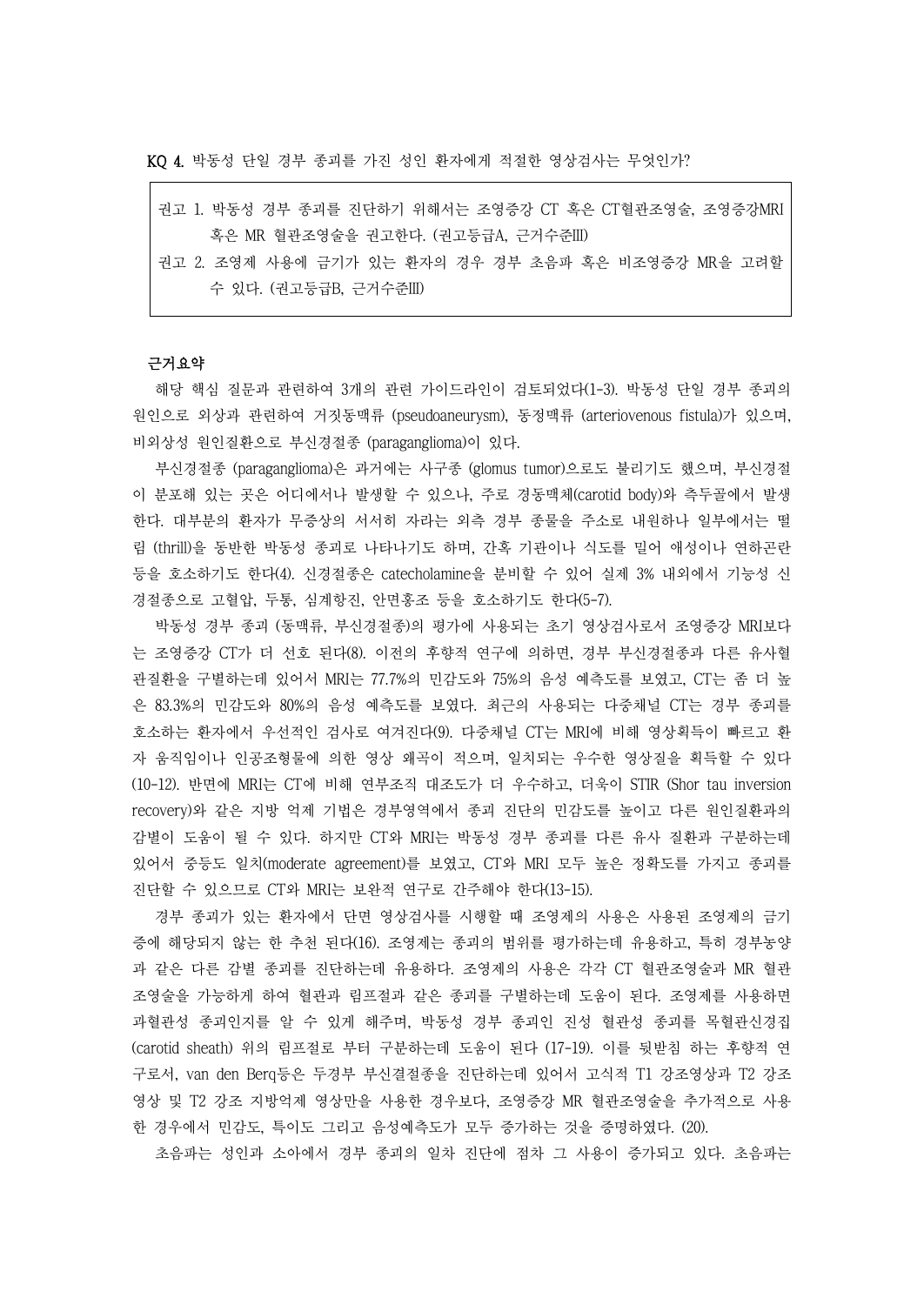고형 종괴와 낭성 종괴를 구분하는데 유용하고, 특히 도플러 초음파 (color Doppler US)는 혈관성 병 변에 대한 진단을 높일 수 있다. 하지만 CT와 MR에 비해 정확도와 음성예측도가 낮으며, 깊이 있 는 구조물에 대해서는 검사의 제한이 있고, 진단이 시술자에 의해 의존될 수 있는 단점이 있다 (21-23).

# 권고 고려사항

### 1. 이득과 위해(Benefit and Harm)

조영증강 경부 CT: 박동성 경부 종괴에 대한 진단정확도가 높은 장점이 있으나 방사선 피폭과 혈관 조영제 사용의 단점이 있다. CT 검사에서 혈관 조영제의 사용은 과민반응이나 신독성의 가능 성이 있으며, 조영제 관련 부작용은 2-3% 정도이나 중증의 부작용 발생 빈도는 0.04-0.22%로 정도 로 대부분은 경미한 부작용이다. 하지만, 여전히 중증의 부작용 발생 가능성이 잠재적으로 존재하기 때문에 조영증강 CT 검사를 시행할 때는 이득을 고려하여 적용하여야 한다.

조영증가 경부 MR: MRI는 방사선의 위해가 없다는 장점이 있으나, 고가의 검사이고, MR의 일부 기법은 고성능 장비에서 숙련된 인력에 의한 검사와 판독이 필요하기 때문에 모든 의료기관에서 시 행하기 어려운 단점이 있다. 또한 CT와 초음파에 비해서 소요시간이 길고, 환자가 이전의 수술이나 치료 등에 의해 두경부 부위에 금속물을 삽입한 경우 영상 왜곡 (metal artifact)이 발생할 수 있다.<br>따라서 MRI는 CT 결과가 명확하지 않을 때, 소요시간과 비용 그리고 환자요소 (금속 인공물 존재 여부) 등을 고려하여 추가적으로 시행할 수 있다.

초음파검사: 초음파 검사는 방사선 위해는 없으나 종괴의 진단에 정확도가 낮고, 조영제를 사용 하기 어려우며, 검사자의 경험과 환자 조건 (비만도, 종괴의 위치) 등에 의해 진단의 정확도는 더욱 낮아질 가능성이 있다는 단점이 있다.

#### 2. 국내 수용성과 적용성(Acceptability and Applicability)

진료지침의 국내 수용성과 적용성은 평가결과 큰 무리가 없는 것으로 판단되었다. 수용성과 적 용성 평가표는 부록2에 제시되었다.

## 3. 검사별 방사선량

경부 혈관조영 CT 2, 경부 혈관조영 MRI 0, 경부 초음파 0 방사선량은 본문 P.1에 제시되었다.

### 참고문헌

1. Wippold FJ II, Cornelius RS, Berger KL, et al.; Expert Panel on Neurologic Imaging. American College of Radiology ACR Appropriateness Criteria. 2012. http://www.acr.org/~/media/ ACR/Documents/AppCriteria/Diagnostic/NeckMassAdenopathy.pdf.AccessedFebruary 10, 2014.

2. Haynes J, Arnold KR, Aguirre-Oskins C, Chandra S. Evaluation of neck masses in adults. American family physician. 2015;91(10):698-706.

3. Pynnonen MA, Gillespie MB, Roman B, Rosenfeld RM, Tunkel DE, Bontempo L, et al. Clinical Practice Guideline: Evaluation of the Neck Mass in Adults. Otolaryngology--head and neck surgery : official journal of American Academy of Otolaryngology-Head and Neck Surgery.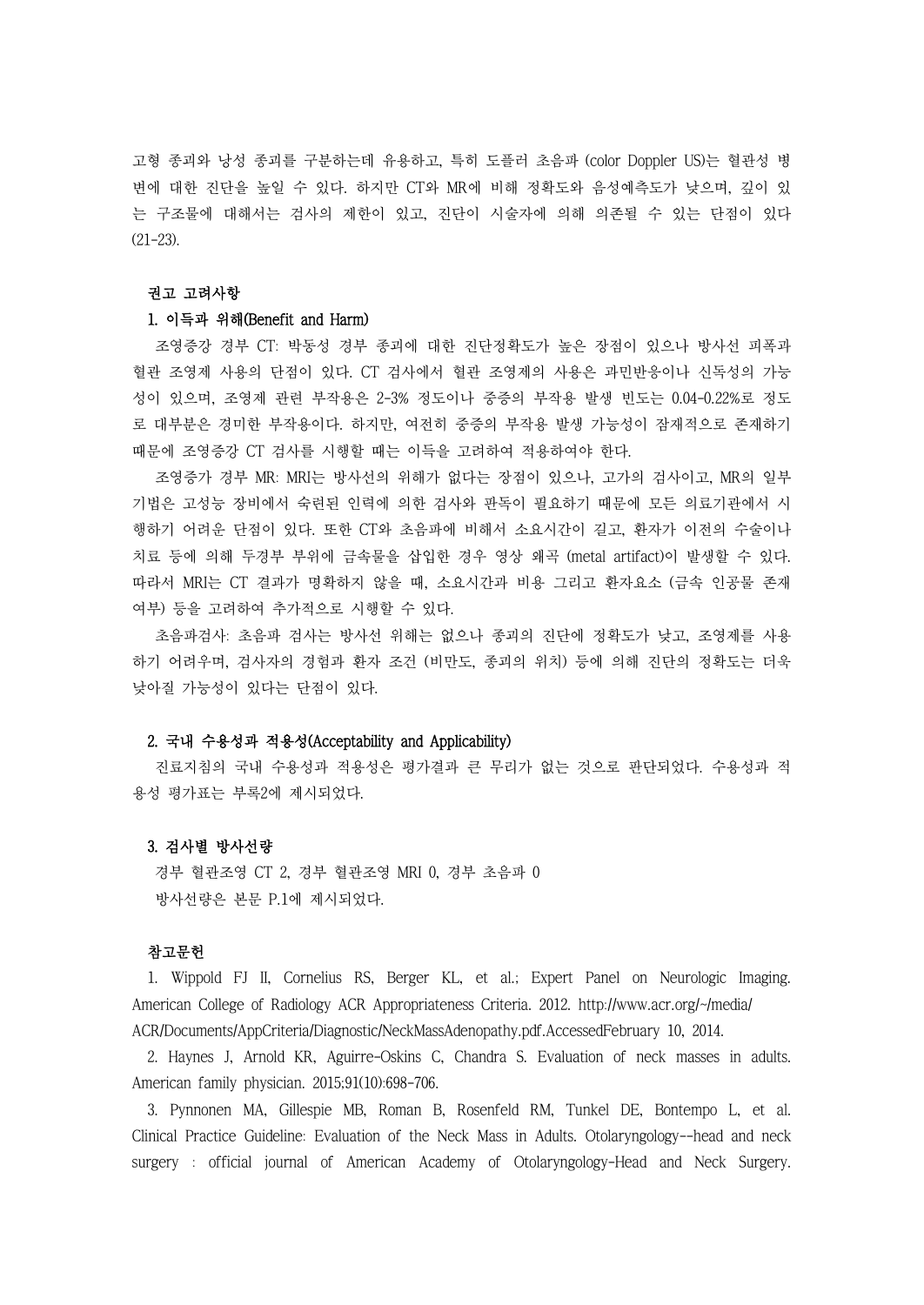2017;157(2\_suppl):S1-s30.

4. Mafee MF, Raofi B, Kumar A, Muscato C. Glomus faciale, glomus jugulare, glomus tympanicum, glomus vagale, carotid body tumors, and simulating lesions. Role of MR imaging. Radiologic clinics of North America. 2000;38(5):1059-76.

5. Muhm M, Polterauer P, Gstottner W, Temmel A, Richling B, Undt G, et al. Diagnostic and therapeutic approaches to carotid body tumors. Review of 24 patients. Archives of surgery (Chicago, Ill : 1960). 1997;132(3):279-84.

6. Farr HW. Carotid body tumors: a 40-year study. CA: a cancer journal for clinicians. 1980;30(5): 260-5.

7. Panneton JM, Rusnak BW. Cervical sympathetic chain schwannomas masquerading as carotid body tumors. Annals of vascular surgery. 2000;14(5):519-24.

8. Ertl-Wagner BB, Bruening R, Blume J, Hoffmann RT, Mueller-Schunk S, Snyder B, et al. Relative value of sliding-thin-slab multiplanar reformations and sliding-thin-slab maximum intensity projections as reformatting techniques in multisection CT angiography

of the cervicocranial vessels. AJNR American journal of neuroradiology.2006;27(1):107-13.

9. Amin MF, El Ameen NF. Diagnostic efficiency of multidetector computed tomography versus magnetic resonance imaging in differentiation of head and neck paragangliomas from other mimicking vascular lesions: comparison with histopathologic examination. European archives of oto-rhino-laryngology : official journal of the European Federation of Oto-Rhino-Laryngological Societies (EUFOS) : affiliated with the German Society for Oto-Rhino-Laryngology - Head and Neck Surgery. 2013;270(3):1045-53.

10. Bisdas S, Konstantinou GN, Lee PS, Thng CH, Wagenblast J, Baghi M, et al. Dynamic contrast-enhanced CT of head and neck tumors: perfusion measurements using a distributed-parameter tracer kinetic model. Initial results and comparison with deconvolution-based analysis. Physics in medicine and biology. 2007;52(20):6181-96.

11. Street E, Hadjiiski L, Sahiner B, Gujar S, Ibrahim M, Mukherji SK, et al. Automated volume analysis of head and neck lesions on CT scans using 3D level set segmentation. Medical physics. 2007;34(11):4399-408.

12. Zima A, Carlos R, Gandhi D, Case I, Teknos T, Mukherji SK. Can pretreatment CT perfusion predict response of advanced squamous cell carcinoma of the upper aerodigestive tract treated with induction chemotherapy? AJNR American journal of neuroradiology. 2007;28(2):328-34.

13. Isoda H, Imai M, Inagawa S, Miura K, Sakahara H. Magnetic resonance imaging findings of angiosarcoma of the scalp. Journal of computer assisted tomography. 2005;29(6):858-62 14. Michaely HJ, Herrmann KA, Dietrich O, Reiser MF, Schoenberg SO. Quantitative and qualitative characterization of vascularization and hemodynamics in head and neck tumors with a 3D magnetic resonance time-resolved echo-shared angiographic technique (TREAT)--initial results. European radiology. 2007;17(4):1101-10.

15. Sadick M, Sadick H, Hormann K, Duber C, Diehl SJ. Cross-sectional imaging combined